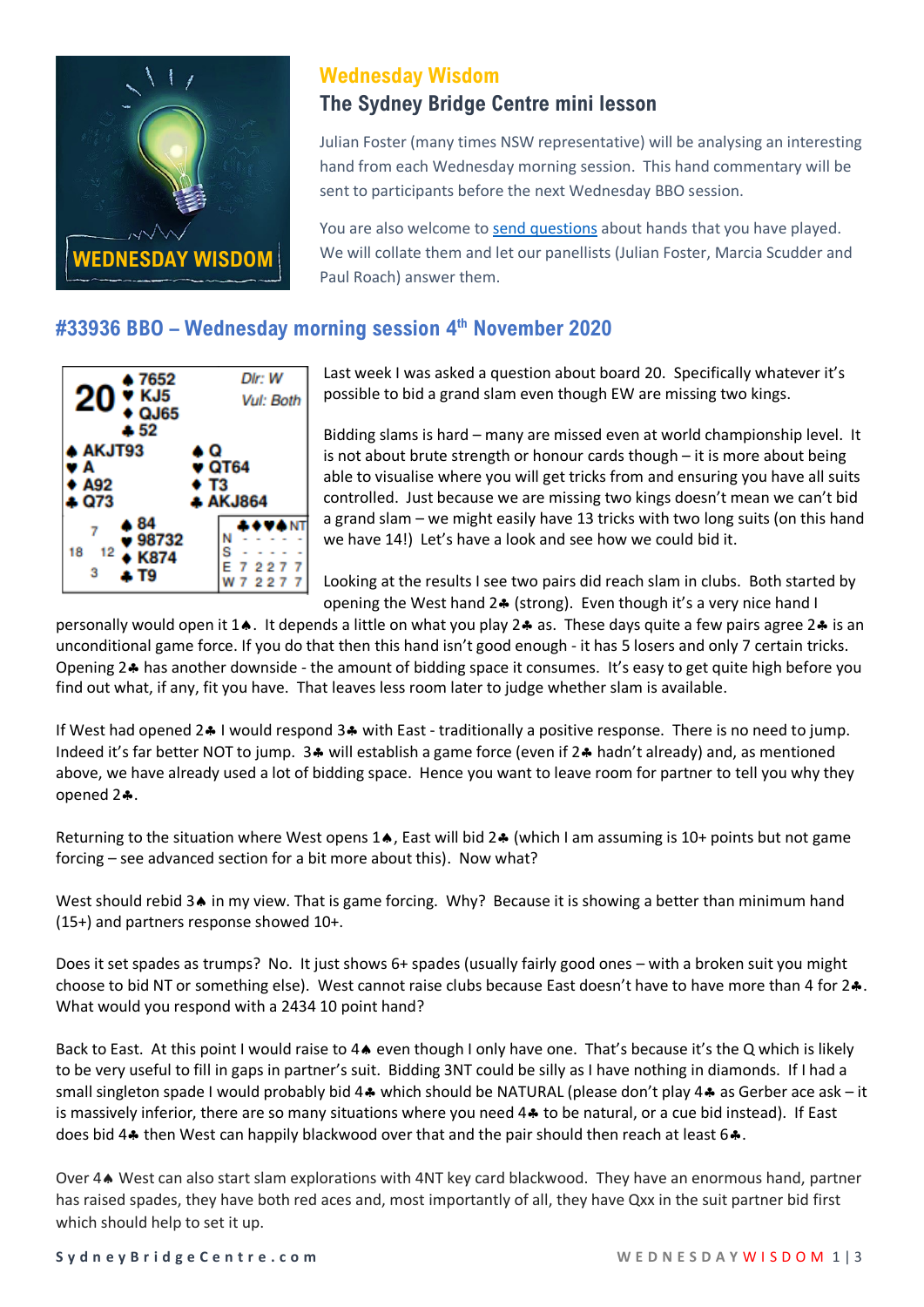East will show 1 key card. So the auction so far has been  $1 \cdot -2 \cdot -3 \cdot -4 \cdot -4N$  or 5  $\cdot \cdot$  depending on what blackwood responses you play).

Now West should ask for the Queen of trumps and when East confirms they hold that card, West can bid slam. Playing matchpoints you prefer to play in spades – indeed with this auction West still doesn't even know there is a club fit.

Is it feasible to bid to a grand slam? Yes very much so provided you have some more agreements about what happens after blackwood – see advanced section.

There is of course nothing to the play on this hand – you have 14 top tricks!

## *Key points to note*

- Opening 2.4 consumes a lot of space and should be reserved for REALLY strong hands
- After a 2 level response, any jump rebid by opener is game forcing because it's showing at least 15 points opposite at least 10.
- Always playing 4. as ace ask is not a good method there are many situations where you want 4. as a natural bid or as a cue bid.
- Slam bidding requires partnership trust, an appreciation of the trick taking power of hands, and an ability to ensure you have all the suits controlled.

### *More advanced*

First a minor diversion – some pairs play a "2 over 1" method where a 2 level response is itself game forcing. East is worth that here with their good suit. Over that, it is then a matter of partnership agreement whether West should leave more room and just bid  $2\spadesuit$  or whether they should try and express their extra values by jumping to  $3\spadesuit$ anyway. It is important for 2 over 1 players to discuss what bids show extra values and what bids don't.

Let us return to our auction. So far it's 14-24-34-44-4NT-5 (or 54). Getting to use blackwood is always nice as it means we are near the slam zone. But many pairs don't discuss what happens next. There are many possible schemes but one that is almost universal over the  $5\cdot/5\cdot$  responses is the next bid up (in a side suit – so  $5\cdot$  or  $5\cdot$ here) asks for the Q of trumps (this is obviously not needed over  $5 \vee 5 \wedge 5$  responses as they already deny and show that card).

There are variations in responses. A method I play with my regular partner is quite popular and works very well on this hand. It tells partner about the Q but, when I have the Q, I also tell him about my side suit kings. Knowing exactly WHICH side suit king you have can help partner enormously.

Responses are:

- Most economical of the trump suit or NT ( $5\triangle$  here) = Denies the Q of trumps (this doesn't say anything about kings).
- Least economical of the trump suit of NT (5NT here) = Shows the Q of trumps but denies any side suit king.
- Bids of other suits = Show the Q of trumps and the K of this suit (if you are lucky enough to have 2 kings, show the more economical or the one you think will be of most use for partner to know about).

Here East now bids 6.4 which shows the  $\triangle Q$  and the  $\triangle K$ . This is music to West's ears – they now know they have 6 spade tricks, \*AKQ and the two red aces. That's 11 tricks already. And whenever East has length in clubs (remember West doesn't know this yet) those are likely to take more tricks.

Note the enormous difference knowing East has the \*K. Just knowing East had ONE side suit king is nowhere near as useful – the  $\blacktriangledown K$  or  $\blacktriangledown K$  will only be worth 1 trick whereas the  $\blacktriangle K$  could be worth lots as it will usually make the whole club suit run.

Similar principles apply to other blackwood continuations – e.g. a bid that asks for kings (some play this as 5NT, others as the next available side suit step). You can play responses showing the number of kings, or specific kings. The latter is better in my view.